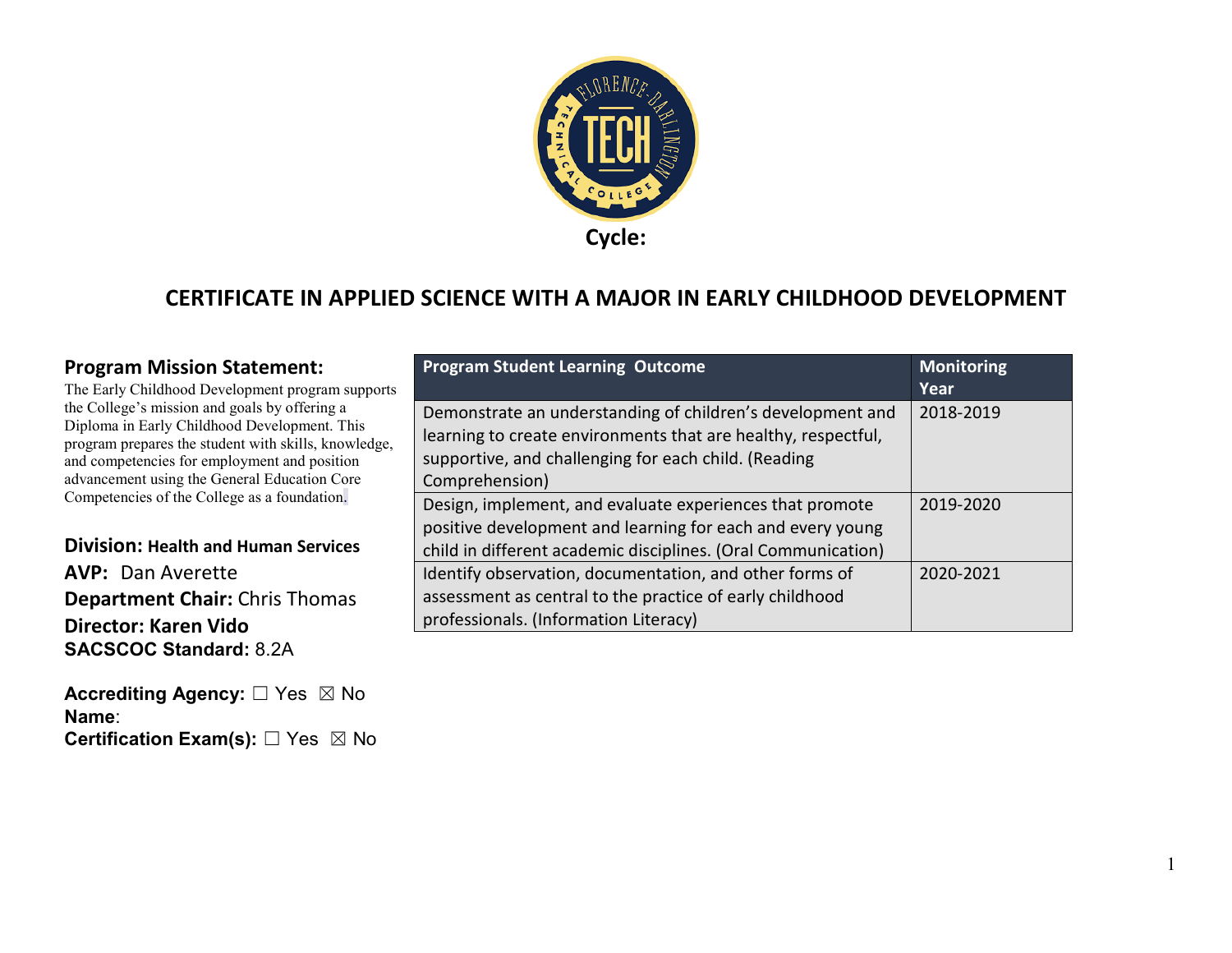| STUDENT LEARNING OUTCOMES FOR CAS.ECD ZUI0-ZUI7                                                                                                                                                                              |                                                                                      |                                                                                                          |                                                                             |                                                                                               |                                                                                                                                                                                                                                                                          |                                                                                                                                                                 |  |  |
|------------------------------------------------------------------------------------------------------------------------------------------------------------------------------------------------------------------------------|--------------------------------------------------------------------------------------|----------------------------------------------------------------------------------------------------------|-----------------------------------------------------------------------------|-----------------------------------------------------------------------------------------------|--------------------------------------------------------------------------------------------------------------------------------------------------------------------------------------------------------------------------------------------------------------------------|-----------------------------------------------------------------------------------------------------------------------------------------------------------------|--|--|
| A. Program<br><b>Student Learning</b><br><b>Outcomes</b>                                                                                                                                                                     | <b>B.</b> What<br>courses<br>are<br><b>PSLOs</b><br><b>Assessed</b>                  | C. Methods for<br><b>Outcomes</b><br><b>Assessment</b>                                                   | <b>D. Expected Level</b><br>of Program<br><b>Performance</b>                | <b>E. Data Collection F. Results</b>                                                          |                                                                                                                                                                                                                                                                          | <b>G. Plan For Improvement</b>                                                                                                                                  |  |  |
| What should the<br>graduates of your<br>program be able to<br>do?                                                                                                                                                            | Where do<br>you see<br>evidence<br>that the<br>student<br>can do<br>these<br>things? | How does your<br>program evaluate<br>student/graduate<br>skills/abilities?                               | What is the expected<br>level of student<br>performance for the<br>program? | When will you collect<br>the data needed to<br>evaluate the<br>performance of the<br>program? | What are the<br>results of the<br>evaluation?<br><b>NOTE: include</b><br>student ratio with<br>all results.                                                                                                                                                              | How will you use this information<br>to improve the program?                                                                                                    |  |  |
| Reading<br>Comprehension:<br>Demonstrate an<br>understanding of<br>children's<br>development and<br>learning to create<br>environments that are<br>healthy, respectful,<br>supportive, and<br>challenging for each<br>child. | ECD 101                                                                              | Students will take<br>the Unit 1 test<br>based on lectures,<br>in class<br>assignments, and<br>readings. | 70% of students in the<br>course will score 70%<br>or higher.               | <b>Fall 2018</b><br>Spring 2019                                                               | In a sampling of<br>three different<br>face-to-face<br>sections of the<br>course, 28 out of<br>31 students (90%)<br>scored 70% or<br>higher. The lowest<br>score on the<br>assessment was<br>68%, and the<br>highest score was<br>100%. The<br>average score was<br>86%. | The expected level of learning was<br>met. We will continue to<br>emphasize key elements of<br>children's development through<br>hands-on in-class assignments. |  |  |

## **STUDENT LEARNING OUTCOMES FOR CAS.ECD 2018-2019**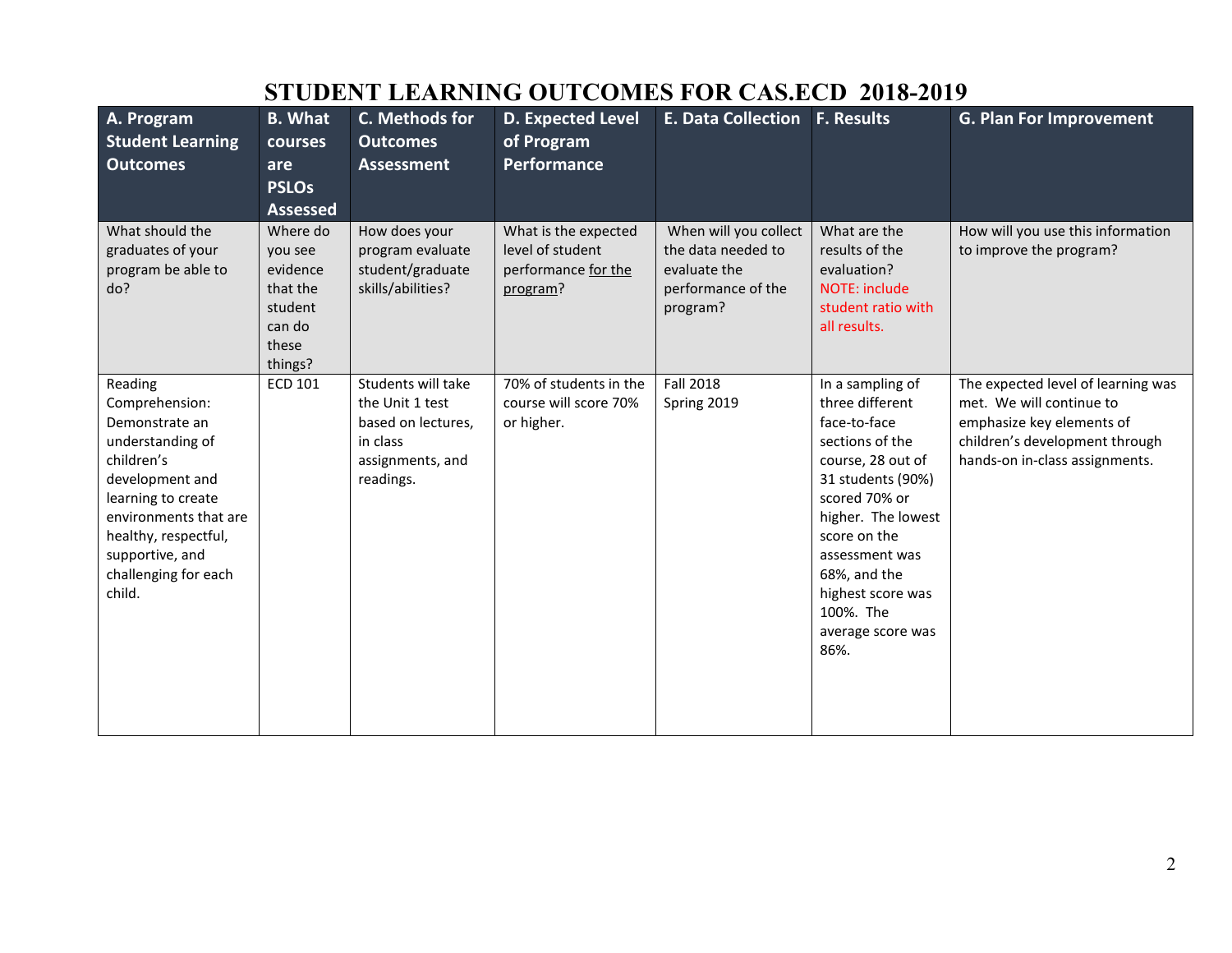## **STUDENT LEARNING OUTCOMES FOR CAS.ECD 2018-2019**

| A. Program<br><b>Student Learning</b><br><b>Outcomes</b>                                                                                                                                                                     | <b>B.</b> What<br>courses<br>are<br><b>PSLOs</b><br><b>Assessed</b>                  | C. Methods for<br><b>Outcomes</b><br><b>Assessment</b>                                                                                                     | D. Expected Level<br>of Program<br><b>Performance</b>                       | E. Data Collection F. Results                                                                 |                                                                                                                                                                                                                                                  | <b>G. Plan For Improvement</b>                                                                                                                                                                                                                                                                                                                                                                                                                                                                                  |
|------------------------------------------------------------------------------------------------------------------------------------------------------------------------------------------------------------------------------|--------------------------------------------------------------------------------------|------------------------------------------------------------------------------------------------------------------------------------------------------------|-----------------------------------------------------------------------------|-----------------------------------------------------------------------------------------------|--------------------------------------------------------------------------------------------------------------------------------------------------------------------------------------------------------------------------------------------------|-----------------------------------------------------------------------------------------------------------------------------------------------------------------------------------------------------------------------------------------------------------------------------------------------------------------------------------------------------------------------------------------------------------------------------------------------------------------------------------------------------------------|
| What should the<br>graduates of your<br>program be able to<br>do?                                                                                                                                                            | Where do<br>you see<br>evidence<br>that the<br>student<br>can do<br>these<br>things? | How does your<br>program evaluate<br>student/graduate<br>skills/abilities?                                                                                 | What is the expected<br>level of student<br>performance for the<br>program? | When will you collect<br>the data needed to<br>evaluate the<br>performance of the<br>program? | What are the<br>results of the<br>evaluation?<br>NOTE: include<br>student ratio with<br>all results.                                                                                                                                             | How will you use this information<br>to improve the program?                                                                                                                                                                                                                                                                                                                                                                                                                                                    |
| Reading<br>Comprehension:<br>Demonstrate an<br>understanding of<br>children's<br>development and<br>learning to create<br>environments that are<br>healthy, respectful,<br>supportive, and<br>challenging for each<br>child. | <b>ECD 135</b>                                                                       | Students will create<br>a weekly (5 days)<br>menu for young<br>children based on<br>an assigned calorie<br>count as well as<br>USDA and DSS<br>guidelines. | 70% of students in the<br>course will score 70%<br>or higher.               | <b>Fall 2018</b>                                                                              | In a sampling of<br>two face-to-face<br>sections of the<br>course, 13 out of<br>20 students (65%)<br>scored 70% or<br>higher. The lowest<br>score on the<br>assessment was<br>40%, and the<br>highest was 100%.<br>The average score<br>was 78%. | The expected level of learning was<br>not met. The majority of the<br>students who did not score 70% or<br>higher were enrolled in the<br>Certificate of Applied Science with<br>a major in Early Childhood<br>Development. There is currently<br>not a minimum mathematics<br>admission test score required as a<br>program entrance requirement.<br>Changing the program entrance<br>requirement would insure students<br>have the mathematical skills<br>needed to successfully complete<br>this assessment. |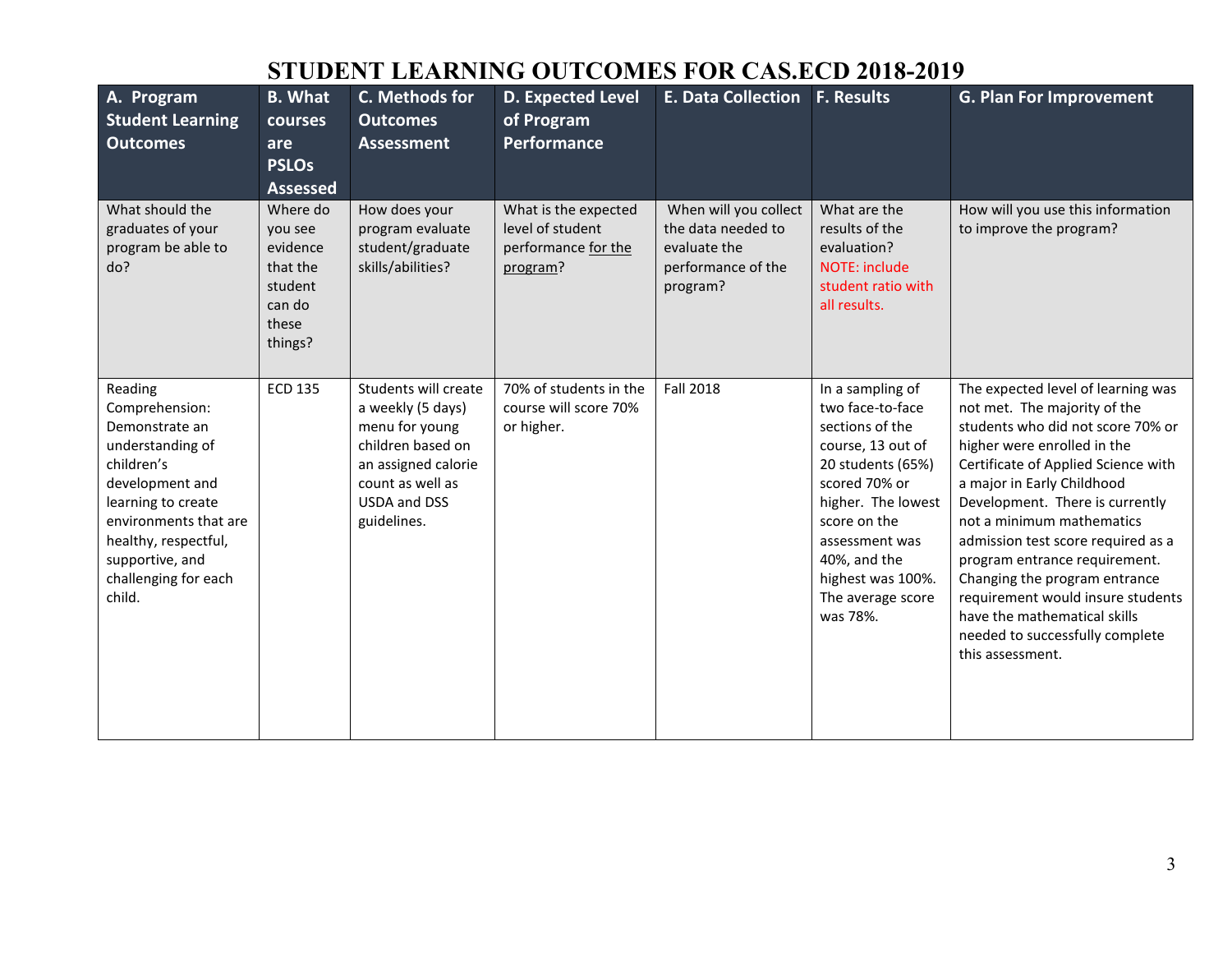## **STUDENT LEARNING OUTCOMES FOR CAS.ECD 2018-2019**

| A. Program<br><b>Student Learning</b><br><b>Outcomes</b>                                                                                                                                                                        | <b>B.</b> What<br><b>courses</b><br>are PSLOs<br><b>Assessed</b>                  | C. Methods for<br><b>Outcomes</b><br><b>Assessment</b>                                                                                                                             | <b>D. Expected Level</b><br>of Program<br><b>Performance</b>                | <b>E. Data Collection F. Results</b>                                                          |                                                                                                                                                    | <b>G. Plan For Improvement</b>                                                                                                                                                                                                                                                                                                                                                                                        |
|---------------------------------------------------------------------------------------------------------------------------------------------------------------------------------------------------------------------------------|-----------------------------------------------------------------------------------|------------------------------------------------------------------------------------------------------------------------------------------------------------------------------------|-----------------------------------------------------------------------------|-----------------------------------------------------------------------------------------------|----------------------------------------------------------------------------------------------------------------------------------------------------|-----------------------------------------------------------------------------------------------------------------------------------------------------------------------------------------------------------------------------------------------------------------------------------------------------------------------------------------------------------------------------------------------------------------------|
| What should the<br>graduates of your<br>program be able to<br>do?                                                                                                                                                               | Where do<br>vou see<br>evidence<br>that the<br>student can<br>do these<br>things? | How does your<br>program evaluate<br>student/graduate<br>skills/abilities?                                                                                                         | What is the expected<br>level of student<br>performance for the<br>program? | When will you<br>collect the data<br>needed to evaluate<br>the performance of<br>the program? | What are the<br>results of the<br>evaluation?<br>NOTE: include<br>student ratio with<br>all results.                                               | How will you use this information<br>to improve the program?                                                                                                                                                                                                                                                                                                                                                          |
| Reading<br>Comprehension:<br>Demonstrate an<br>understanding of<br>children's<br>development and<br>learning to create<br>environments that<br>are healthy,<br>respectful,<br>supportive, and<br>challenging for each<br>child. | <b>ECD 203</b>                                                                    | Students will<br>complete four<br>separate<br>observations of<br>young children and<br>document how the<br>observation reflects<br>age-appropriate<br>development and<br>behavior. | 70% of the students<br>will receive 70% or<br>higher.                       | Spring 2019                                                                                   | 10 out of 13 (77%)<br>scored 70% or<br>higher. The lowest<br>score was 25%,<br>and the highest<br>score was 100%.<br>The average score<br>was 83%. | The expected level of learning was<br>met. We will continue to engage<br>students in developmentally<br>appropriate hands-on learning<br>activities.<br>Each student will be given the<br>opportunity to submit his or her<br>observations early. If a student<br>chooses to do so, the instructor<br>will provide feedback, and the<br>student will be able to make any<br>necessary changes before the due<br>date. |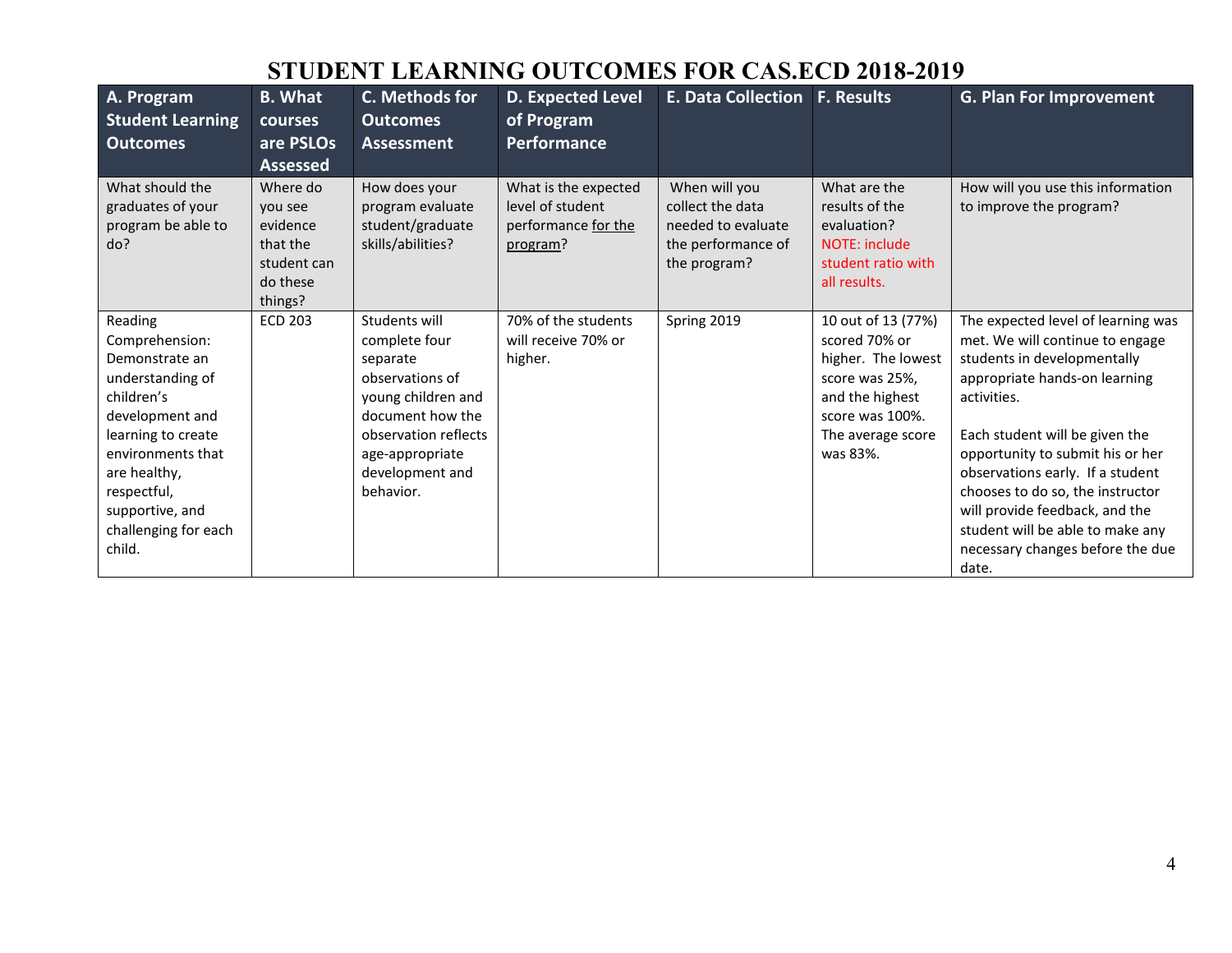# **STUDENT LEARNING OUTCOMES FOR CAS.ECD 2019-2020**

| A. Program<br><b>Student Learning</b><br><b>Outcomes</b>                                                                                                                                                    | <b>B.</b> What<br>courses<br>are PSLOs<br><b>Assessed</b>                         | C. Methods for<br><b>Outcomes</b><br><b>Assessment</b>                                                                                                         | <b>D. Expected Level</b><br>of Program<br><b>Performance</b>                | <b>E. Data Collection</b>                                                                     | <b>F. Results</b>                                                                                                                                 | <b>G. Plan For Improvement</b>                                                                                                                                                                                                                                                                                                                                                                                                           |
|-------------------------------------------------------------------------------------------------------------------------------------------------------------------------------------------------------------|-----------------------------------------------------------------------------------|----------------------------------------------------------------------------------------------------------------------------------------------------------------|-----------------------------------------------------------------------------|-----------------------------------------------------------------------------------------------|---------------------------------------------------------------------------------------------------------------------------------------------------|------------------------------------------------------------------------------------------------------------------------------------------------------------------------------------------------------------------------------------------------------------------------------------------------------------------------------------------------------------------------------------------------------------------------------------------|
| What should the<br>graduates of your<br>program be able to<br>do?                                                                                                                                           | Where do<br>you see<br>evidence<br>that the<br>student can<br>do these<br>things? | How does your<br>program evaluate<br>student/graduate<br>skills/abilities?                                                                                     | What is the expected<br>level of student<br>performance for the<br>program? | When will you<br>collect the data<br>needed to evaluate<br>the performance of<br>the program? | What are the<br>results of the<br>evaluation?<br>NOTE: include<br>student ratio with<br>all results.                                              | How will you use this information<br>to improve the program                                                                                                                                                                                                                                                                                                                                                                              |
| Oral Communication:<br>Design, implement,<br>and evaluate<br>experiences that<br>promote positive<br>development and<br>learning for each and<br>every young child in<br>different academic<br>disciplines. | <b>ECD 131</b>                                                                    | Students will create<br>a language arts<br>game which is<br>developmentally<br>appropriate for<br>young children.<br>Students will play<br>each other's games. | 70% of the students<br>will receive 70% or<br>higher.                       | Fall 2019                                                                                     | 17 out of 18 (94%)<br>scored 70% or<br>higher. The lowest<br>score was 33% and<br>the highest score<br>was 100%. The<br>average score was<br>90%. | The expected level of learning was<br>met. We will continue to engage<br>students in developmentally<br>appropriate hands-on learning<br>activities. In addition, each<br>student will be given the<br>opportunity to submit his or her<br>language arts game early. If a<br>student chooses to do so, the<br>instructor will provide feedback,<br>and the student will be able to<br>make any necessary changes<br>before the due date. |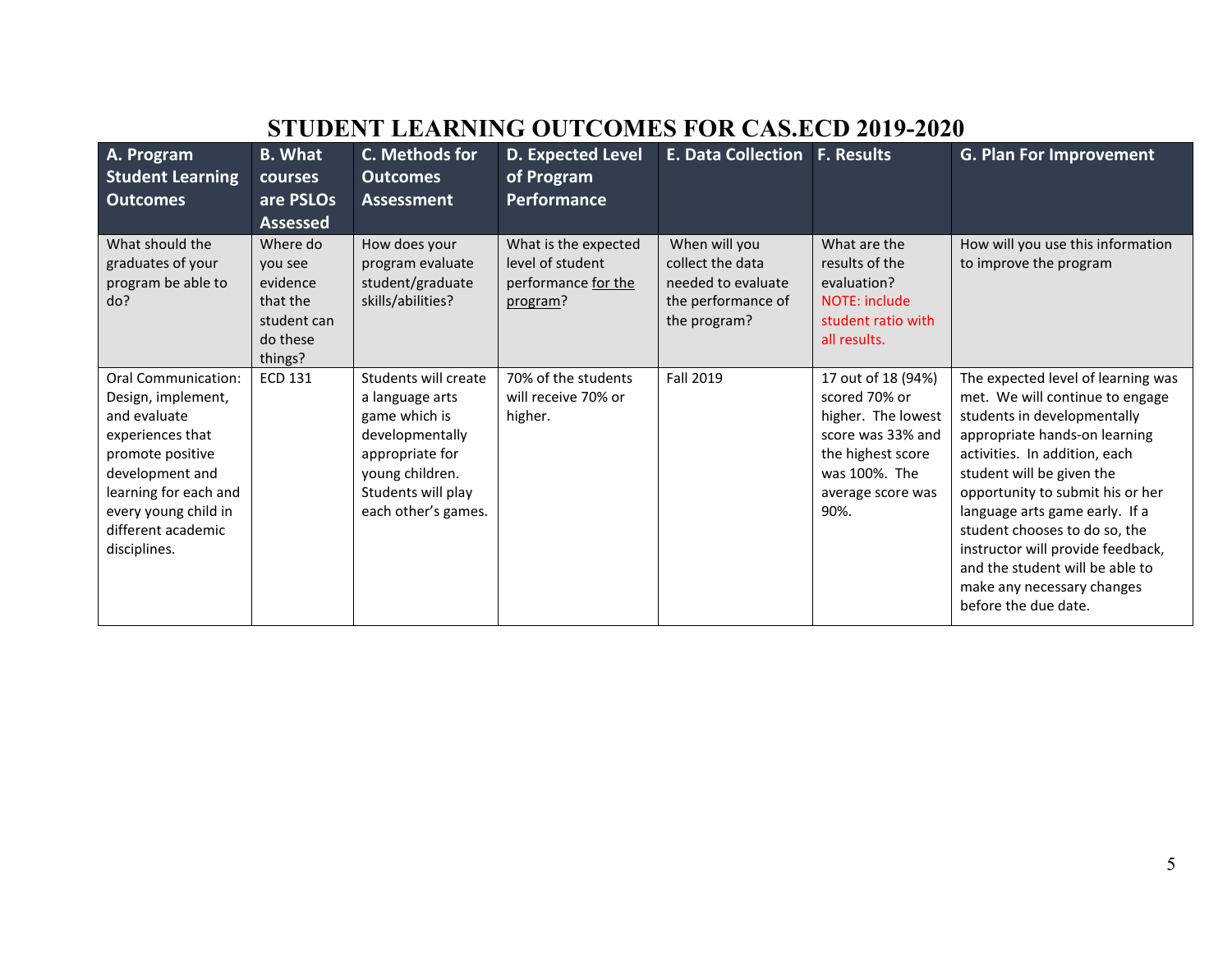# **STUDENT LEARNING OUTCOMES FOR CAS.ECD 2019-2020**

| A. Program<br><b>Student Learning</b><br><b>Outcomes</b>                                                                                                                                                    | <b>B.</b> What<br>courses<br>are PSLOs<br><b>Assessed</b>                         | C. Methods for<br><b>Outcomes</b><br><b>Assessment</b>                           | <b>D. Expected Level</b><br>of Program<br><b>Performance</b>                | <b>E. Data Collection</b>                                                                     | <b>F. Results</b>                                                                                                                                     | <b>G. Plan For Improvement</b>                                                                                                                                                                                                                                                                                                                                                                                                           |
|-------------------------------------------------------------------------------------------------------------------------------------------------------------------------------------------------------------|-----------------------------------------------------------------------------------|----------------------------------------------------------------------------------|-----------------------------------------------------------------------------|-----------------------------------------------------------------------------------------------|-------------------------------------------------------------------------------------------------------------------------------------------------------|------------------------------------------------------------------------------------------------------------------------------------------------------------------------------------------------------------------------------------------------------------------------------------------------------------------------------------------------------------------------------------------------------------------------------------------|
| What should the<br>graduates of your<br>program be able to<br>do?                                                                                                                                           | Where do<br>you see<br>evidence<br>that the<br>student can<br>do these<br>things? | How does your<br>program evaluate<br>student/graduate<br>skills/abilities?       | What is the expected<br>level of student<br>performance for the<br>program? | When will you<br>collect the data<br>needed to evaluate<br>the performance of<br>the program? | What are the<br>results of the<br>evaluation?<br><b>NOTE: include</b><br>student ratio with<br>all results.                                           | How will you use this information<br>to improve the program                                                                                                                                                                                                                                                                                                                                                                              |
| Oral Communication:<br>Design, implement,<br>and evaluate<br>experiences that<br>promote positive<br>development and<br>learning for each and<br>every young child in<br>different academic<br>disciplines. | <b>ECD 133</b>                                                                    | Students will plan<br>and implement a<br>science experiment<br>with their peers. | 70% of the students<br>will receive 70% or<br>higher.                       | Fall 2019                                                                                     | 13 out of 13<br>(100%) scored 70%<br>or higher. The<br>lowest score was<br>87% and the<br>highest score was<br>100%. The<br>average score was<br>96%. | The expected level of learning was<br>met. We will continue to engage<br>students in developmentally<br>appropriate hands-on learning<br>activities. In addition, each<br>student will be given the<br>opportunity to submit his or her<br>science experiment early. If a<br>student chooses to do so, the<br>instructor will provide feedback,<br>and the student will be able to<br>make any necessary changes<br>before the due date. |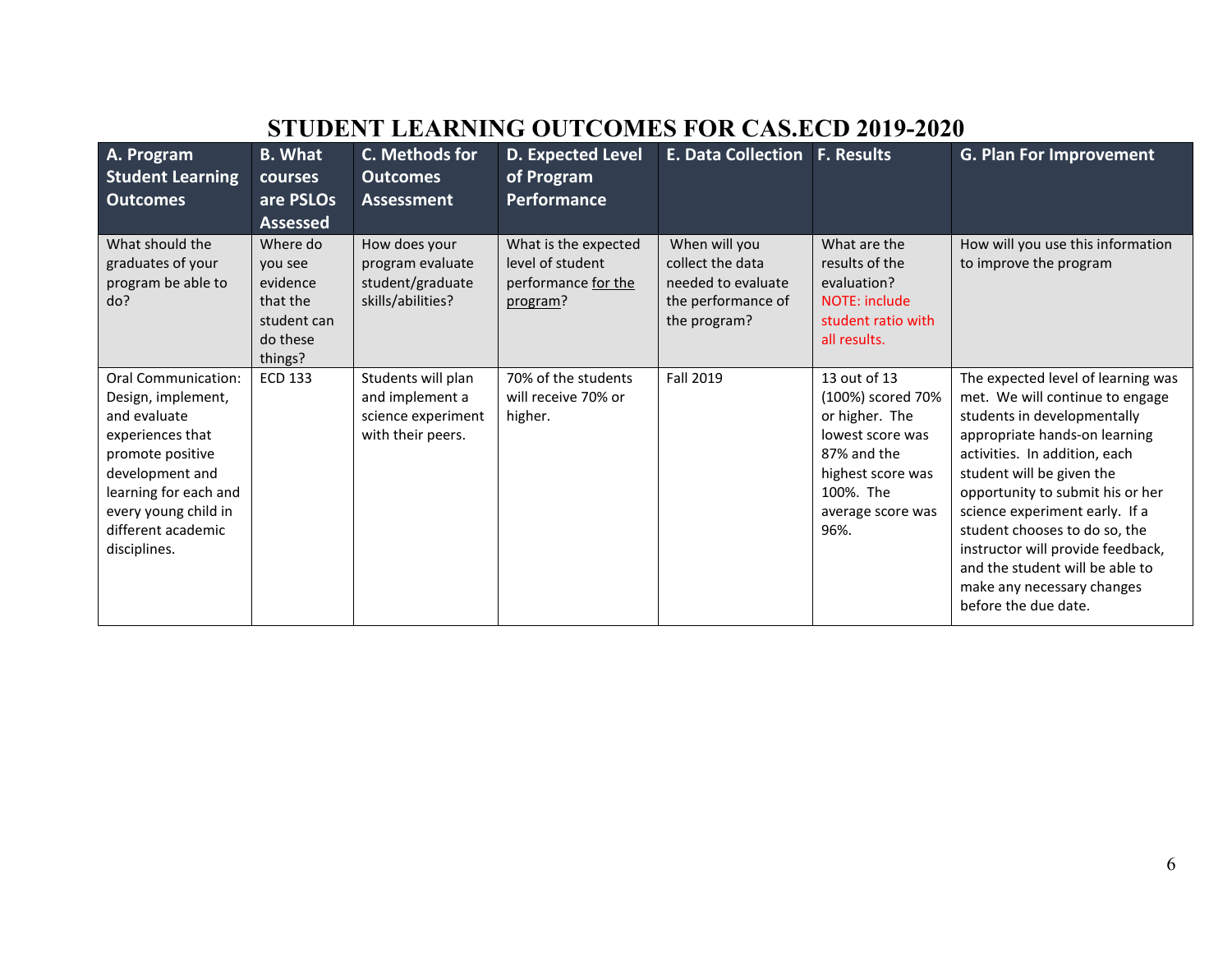| A. Program                                                                                                                                                                                                         | <b>B.</b> What                                                                    | C. Methods for                                                                                                                                                   | <b>D. Expected Level</b>                                                    | <b>E. Data Collection</b>                                                                     | <b>F.</b> Results                                                                                                                                        | <b>G. Plan For Improvement</b>                                                                                                                                                                                                                                                                                                                                                                                                       |  |  |  |
|--------------------------------------------------------------------------------------------------------------------------------------------------------------------------------------------------------------------|-----------------------------------------------------------------------------------|------------------------------------------------------------------------------------------------------------------------------------------------------------------|-----------------------------------------------------------------------------|-----------------------------------------------------------------------------------------------|----------------------------------------------------------------------------------------------------------------------------------------------------------|--------------------------------------------------------------------------------------------------------------------------------------------------------------------------------------------------------------------------------------------------------------------------------------------------------------------------------------------------------------------------------------------------------------------------------------|--|--|--|
| <b>Student Learning</b>                                                                                                                                                                                            | <b>courses</b>                                                                    | <b>Outcomes</b>                                                                                                                                                  | of Program                                                                  |                                                                                               |                                                                                                                                                          |                                                                                                                                                                                                                                                                                                                                                                                                                                      |  |  |  |
| <b>Outcomes</b>                                                                                                                                                                                                    | are PSLOs                                                                         | <b>Assessment</b>                                                                                                                                                | <b>Performance</b>                                                          |                                                                                               |                                                                                                                                                          |                                                                                                                                                                                                                                                                                                                                                                                                                                      |  |  |  |
|                                                                                                                                                                                                                    | <b>Assessed</b>                                                                   |                                                                                                                                                                  |                                                                             |                                                                                               |                                                                                                                                                          |                                                                                                                                                                                                                                                                                                                                                                                                                                      |  |  |  |
| What should the<br>graduates of your<br>program be able to<br>do?                                                                                                                                                  | Where do<br>you see<br>evidence<br>that the<br>student can<br>do these<br>things? | How does your<br>program evaluate<br>student/graduate<br>skills/abilities?                                                                                       | What is the expected<br>level of student<br>performance for the<br>program? | When will you<br>collect the data<br>needed to evaluate<br>the performance of<br>the program? | What are the<br>results of the<br>evaluation?<br><b>NOTE: include</b><br>student ratio with<br>all results.                                              | How will you use this information<br>to improve the program                                                                                                                                                                                                                                                                                                                                                                          |  |  |  |
| <b>Oral Communication:</b><br>Design, implement,<br>and evaluate<br>experiences that<br>promote positive<br>development and<br>learning for each and<br>every young child in<br>different academic<br>disciplines. | <b>ECD 132</b>                                                                    | Students will plan<br>and develop four<br>creative lesson<br>plans for young<br>children. Two of the<br>lesson plans will be<br>implemented with<br>their peers. | 70% of the students<br>will receive 70% or<br>higher.                       | Spring 2020                                                                                   | 17 out of 17<br>(100%) scored a<br>70% or higher.<br>The lowest score<br>was 50%, and the<br>highest score was<br>100%. The<br>average score was<br>90%. | The expected level of learning was<br>met. We will continue to engage<br>students in developmentally<br>appropriate hands-on learning<br>activities. In addition, students will<br>be given the opportunity to submit<br>his or her creative lesson plans<br>early. If a student chooses to do<br>so, the instructor will provide<br>feedback, and the student will be<br>able to make any necessary<br>changes before the due date. |  |  |  |

# **STUDENT LEARNING OUTCOMES FOR CAS.ECD 2019-2020**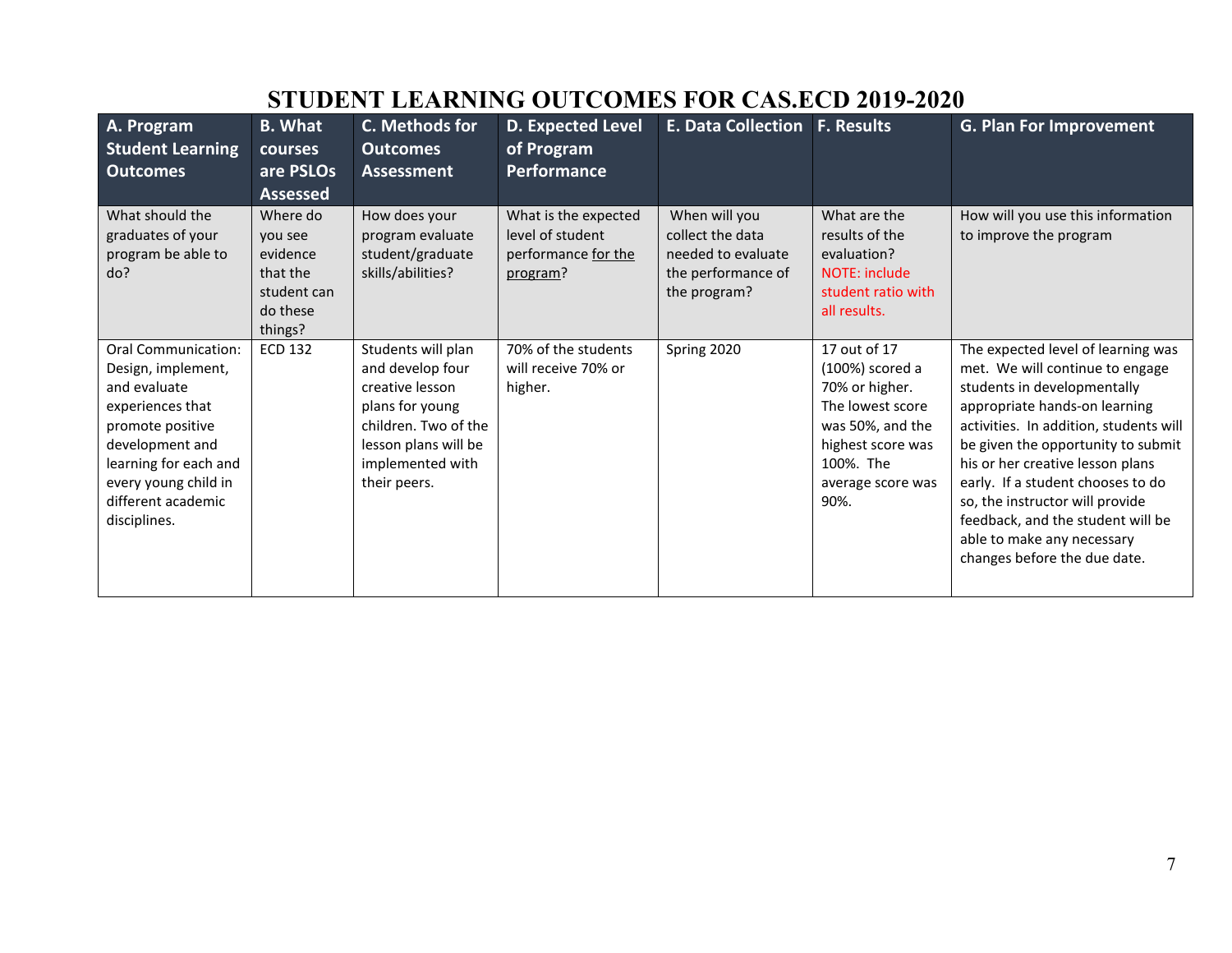## **STUDENT LEARNING OUTCOMES FOR CAS.ECD 2020-2021**

| A. Program<br><b>Student Learning</b><br><b>Outcomes</b>                                                                                                                             | <b>B.</b> What<br>courses<br>are PSLOs<br><b>Assessed</b>                         | C. Methods for<br><b>Outcomes</b><br>Assessment                                                                                                                                                        | <b>D. Expected Level</b><br>of Program<br><b>Performance</b>                | E. Data Collection F. Results                                                                 |                                                                                                                                                                                                                                                                                                           | <b>G. Plan For Improvement</b>                                                                                                                                                                                                                                                                                                                                                                                                                                                       |
|--------------------------------------------------------------------------------------------------------------------------------------------------------------------------------------|-----------------------------------------------------------------------------------|--------------------------------------------------------------------------------------------------------------------------------------------------------------------------------------------------------|-----------------------------------------------------------------------------|-----------------------------------------------------------------------------------------------|-----------------------------------------------------------------------------------------------------------------------------------------------------------------------------------------------------------------------------------------------------------------------------------------------------------|--------------------------------------------------------------------------------------------------------------------------------------------------------------------------------------------------------------------------------------------------------------------------------------------------------------------------------------------------------------------------------------------------------------------------------------------------------------------------------------|
| What should the<br>graduates of your<br>program be able to<br>do?                                                                                                                    | Where do<br>you see<br>evidence<br>that the<br>student can<br>do these<br>things? | How does your<br>program evaluate<br>student/graduate<br>skills/abilities?                                                                                                                             | What is the expected<br>level of student<br>performance for the<br>program? | When will you<br>collect the data<br>needed to evaluate<br>the performance of<br>the program? | What are the<br>results of the<br>evaluation?<br>NOTE: include<br>student ratio with<br>all results.                                                                                                                                                                                                      | How will you use this information<br>to improve the program                                                                                                                                                                                                                                                                                                                                                                                                                          |
| <b>Information Literacy:</b><br>Identify observation,<br>documentation, and<br>other forms of<br>assessment as<br>central to the<br>practice of early<br>childhood<br>professionals. | <b>ECD 102</b>                                                                    | Students will<br>interview two<br>parents of different<br>ethnic or cultural<br>backgrounds who<br>have children<br>between the ages<br>of birth and 4 years<br>concerning child<br>rearing practices. | 70% of the students<br>will receive 70% or<br>higher.                       | <b>Fall 2020</b><br>Spring 2021                                                               | 8 out of 10 (80%)<br>scored a 70% or<br>higher. The lowest<br>score was 50%,<br>and the highest<br>score was 100%.<br>The average score<br>was 90%.<br>8 of the 11 (73%)<br>scored a 70% or<br>higher. The lowest<br>score was 50% and<br>the highest score<br>was 100%. The<br>average score was<br>86%. | The expected level of learning was<br>met. We will continue to engage<br>students in using various methods<br>of documentation to gather<br>developmentally appropriate<br>information about children and<br>families. Also, students will be<br>given the opportunity to submit his<br>or her interviews early. If a<br>student chooses to do so, the<br>instructor will provide feedback,<br>and the student will be able to<br>make any necessary changes<br>before the due date. |
|                                                                                                                                                                                      |                                                                                   |                                                                                                                                                                                                        |                                                                             | Spring 2021 (Dual<br>Enrollment)                                                              | 3 of the 3 (100%)<br>scored 100%.                                                                                                                                                                                                                                                                         |                                                                                                                                                                                                                                                                                                                                                                                                                                                                                      |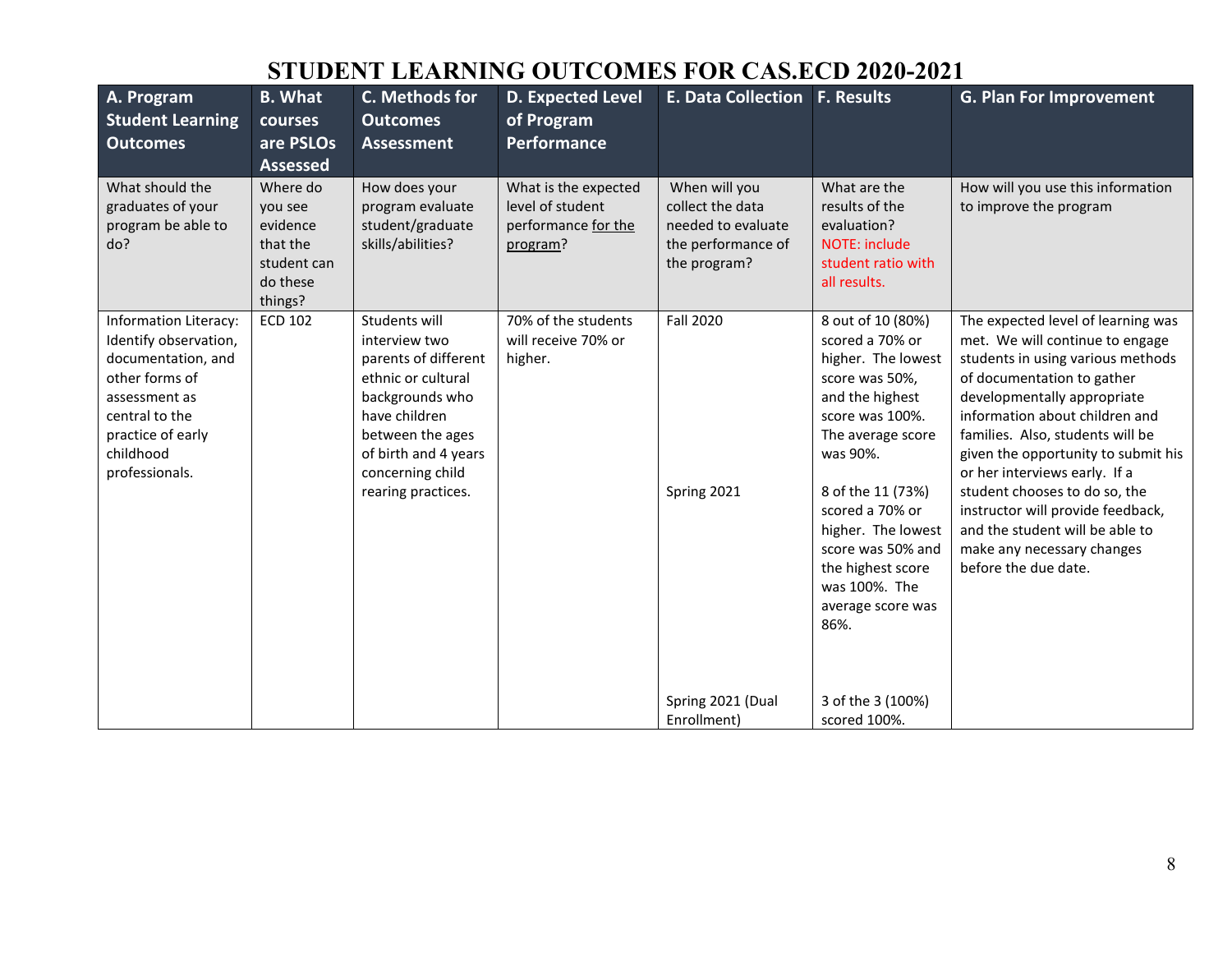## **STUDENT LEARNING OUTCOMES FOR CAS.ECD 2020-2021**

| A. Program<br><b>Student Learning</b><br><b>Outcomes</b>                                                                                       | <b>B.</b> What<br><b>courses</b><br>are PSLOs<br><b>Assessed</b>                  | C. Methods for<br><b>Outcomes</b><br>Assessment                                                                                    | <b>D. Expected Level</b><br>of Program<br><b>Performance</b>                | <b>E. Data Collection F. Results</b>                                                          |                                                                                                                                                                                    | <b>G. Plan For Improvement</b>                                                                                                                                                                                                                |
|------------------------------------------------------------------------------------------------------------------------------------------------|-----------------------------------------------------------------------------------|------------------------------------------------------------------------------------------------------------------------------------|-----------------------------------------------------------------------------|-----------------------------------------------------------------------------------------------|------------------------------------------------------------------------------------------------------------------------------------------------------------------------------------|-----------------------------------------------------------------------------------------------------------------------------------------------------------------------------------------------------------------------------------------------|
| What should the<br>graduates of your<br>program be able to<br>do?                                                                              | Where do<br>you see<br>evidence<br>that the<br>student can<br>do these<br>things? | How does your<br>program evaluate<br>student/graduate<br>skills/abilities?                                                         | What is the expected<br>level of student<br>performance for the<br>program? | When will you<br>collect the data<br>needed to evaluate<br>the performance of<br>the program? | What are the<br>results of the<br>evaluation?<br><b>NOTE: include</b><br>student ratio with<br>all results.                                                                        | How will you use this information<br>to improve the program                                                                                                                                                                                   |
| Information Literacy:<br>Identify observation,<br>documentation, and<br>other forms of<br>assessment as<br>central to the<br>practice of early | <b>ECD 105</b>                                                                    | Students will<br>develop a brochure<br>and presentation to<br>inform families of<br>ways to utilize<br>positive child<br>guidance. | 70% of the students<br>will receive 70% or<br>higher.                       | <b>Fall 2020</b>                                                                              | 8 out of 9 (88%)<br>scored a 70% or<br>higher. The lowest<br>score was 64%,<br>and the highest<br>score was 100%.                                                                  | The expected level of learning was<br>met. We will continue to engage<br>students in using various methods<br>of documentation to gather<br>developmentally appropriate<br>information about children and<br>families. In the next cycle, the |
| childhood<br>professionals.                                                                                                                    |                                                                                   |                                                                                                                                    |                                                                             | Spring 2021                                                                                   | The average score<br>was 94%.<br>6 out of 7 (85%)<br>scored a 70% or<br>higher. The lowest<br>score was 42% and<br>the highest score<br>was 100%. The<br>average score was<br>85%. | benchmark is being increased to<br>75% of the students will receive<br>79% or higher.                                                                                                                                                         |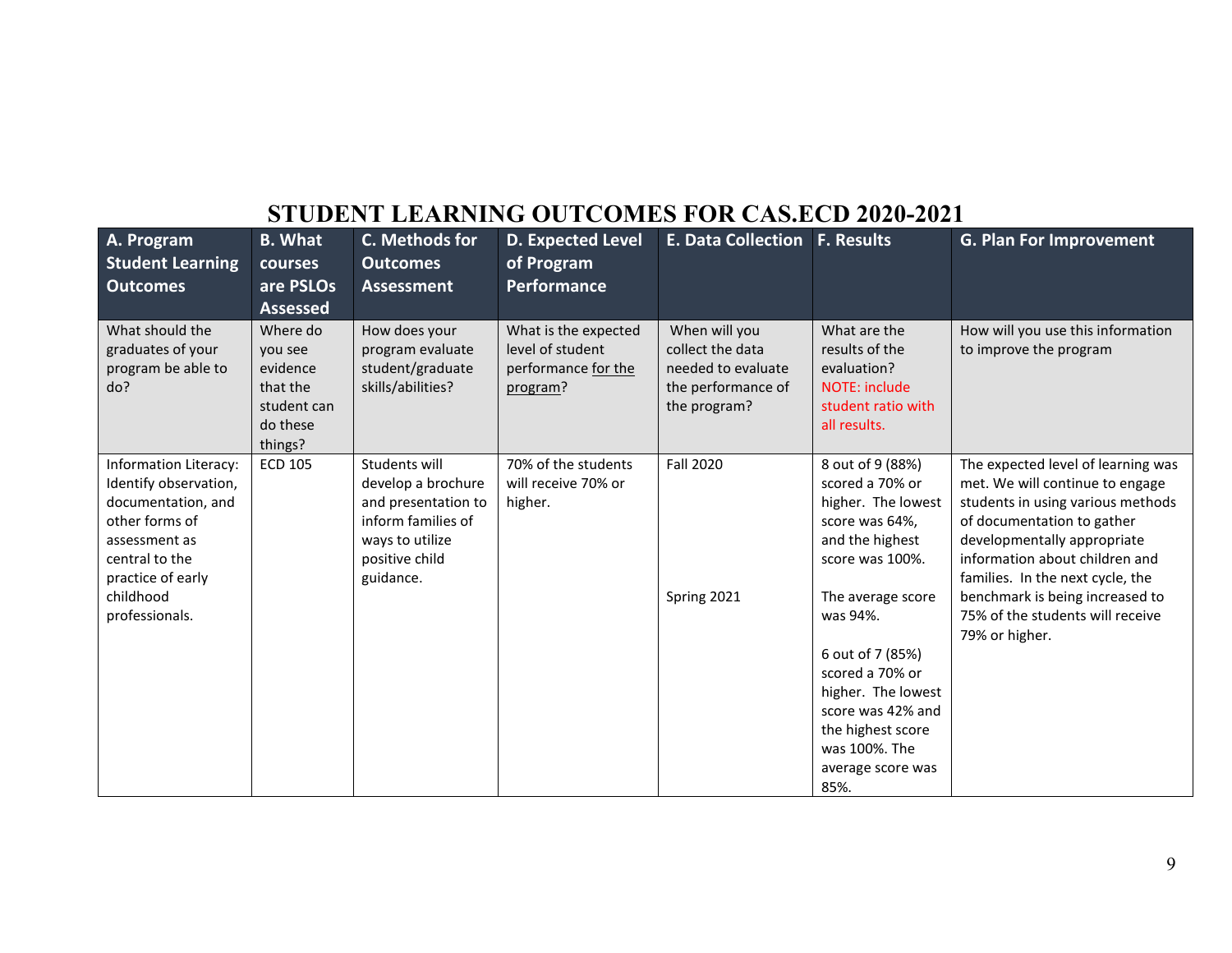## **STUDENT LEARNING OUTCOMES FOR CAS.ECD 2020-2021**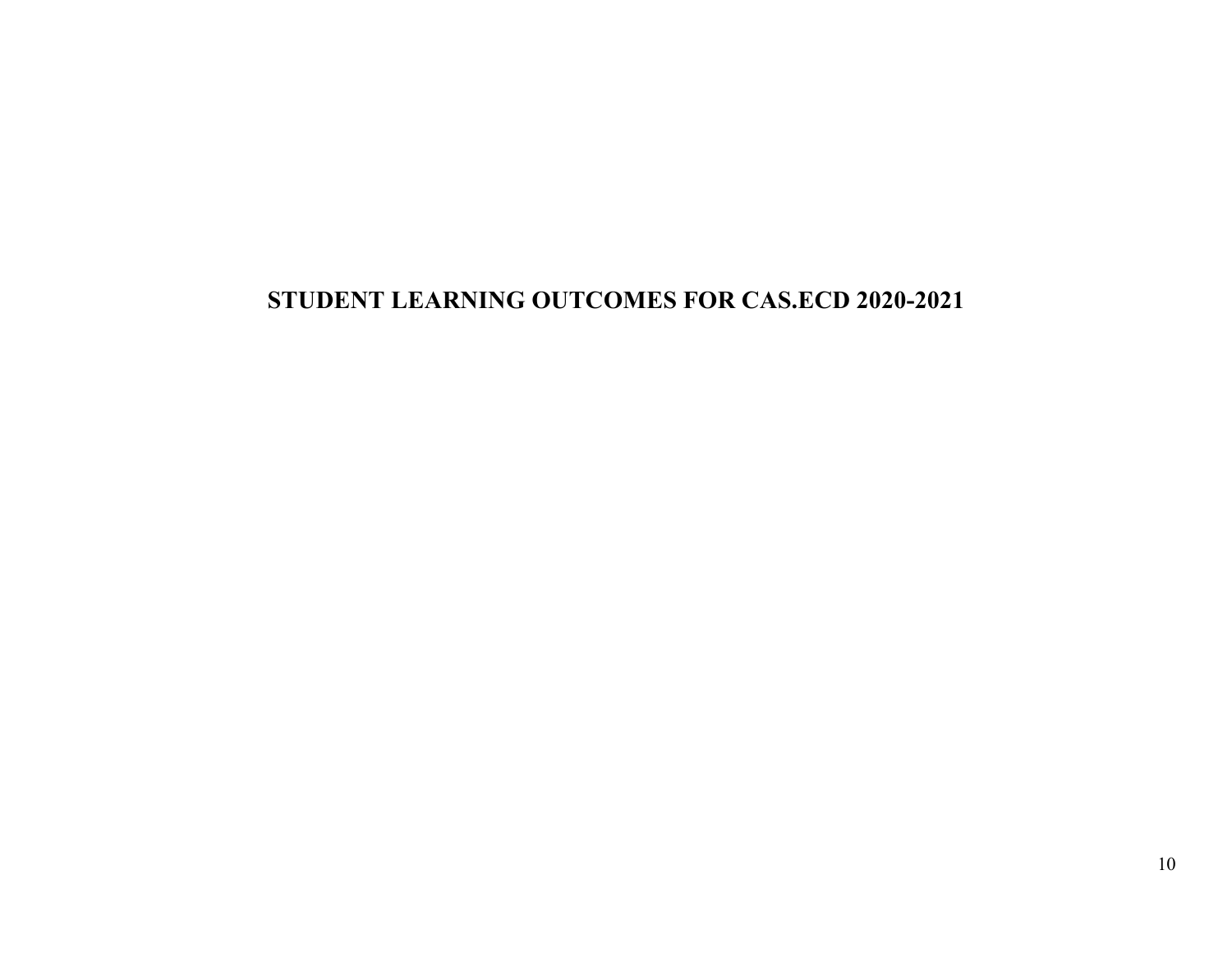| A. Program<br><b>Student Learning</b><br><b>Outcomes</b>                                                                                                                      | <b>B.</b> What<br>courses<br>are PSLOs<br><b>Assessed</b>                         | C. Methods for<br><b>Outcomes</b><br><b>Assessment</b>                                                                                                                                                                                                                           | <b>D. Expected Level</b><br>of Program<br>Performance                       | E. Data Collection F. Results                                                                 |                                                                                                                                                                                                                                                                                                         | <b>G. Plan For Improvement</b>                                                                                                                                                                                                                                                                                                                                                                                                                                                                                                                                                      |
|-------------------------------------------------------------------------------------------------------------------------------------------------------------------------------|-----------------------------------------------------------------------------------|----------------------------------------------------------------------------------------------------------------------------------------------------------------------------------------------------------------------------------------------------------------------------------|-----------------------------------------------------------------------------|-----------------------------------------------------------------------------------------------|---------------------------------------------------------------------------------------------------------------------------------------------------------------------------------------------------------------------------------------------------------------------------------------------------------|-------------------------------------------------------------------------------------------------------------------------------------------------------------------------------------------------------------------------------------------------------------------------------------------------------------------------------------------------------------------------------------------------------------------------------------------------------------------------------------------------------------------------------------------------------------------------------------|
| What should the<br>graduates of your<br>program be able to<br>do?                                                                                                             | Where do<br>you see<br>evidence<br>that the<br>student can<br>do these<br>things? | How does your<br>program evaluate<br>student/graduate<br>skills/abilities?                                                                                                                                                                                                       | What is the expected<br>level of student<br>performance for the<br>program? | When will you<br>collect the data<br>needed to evaluate<br>the performance of<br>the program? | What are the<br>results of the<br>evaluation?<br>NOTE: include<br>student ratio with<br>all results.                                                                                                                                                                                                    | How will you use this information<br>to improve the program                                                                                                                                                                                                                                                                                                                                                                                                                                                                                                                         |
| Information Literacy:<br>Identify observation,<br>documentation, and<br>other forms of<br>assessment as<br>central to the<br>practice of early<br>childhood<br>professionals. | <b>ECD 107</b>                                                                    | Students will locate<br>a developmentally<br>appropriate activity<br>that parents of<br>children with<br>special needs can<br>use to help their<br>children continue to<br>progress while at<br>home during<br>unexpected events<br>such as the current<br>COVID-19<br>pandemic. | 70% of the students<br>will receive 70% or<br>higher.                       | <b>Fall 2020</b><br>Spring 2021                                                               | 4 out of 9 (44%)<br>scored a 70% or<br>higher. The lowest<br>score was 20%,<br>and the highest<br>score was 100%.<br>The average score<br>was 69%.<br>7 out of 9 (78%)<br>scored a 70% or<br>higher. The lowest<br>score was 20% and<br>the highest score<br>was 100%. The<br>average score was<br>82%. | The expected level of learning was<br>not met. We will continue to<br>engage students in using various<br>methods of documentation to<br>gather developmentally<br>appropriate information about<br>children and families.<br>In order to improve student<br>performance, the instructor<br>modified the number of activities<br>that were due each week.<br>The expected level of learning was<br>met. We will continue to engage<br>students in using various methods<br>of documentation to gather<br>developmentally appropriate<br>information about children and<br>families. |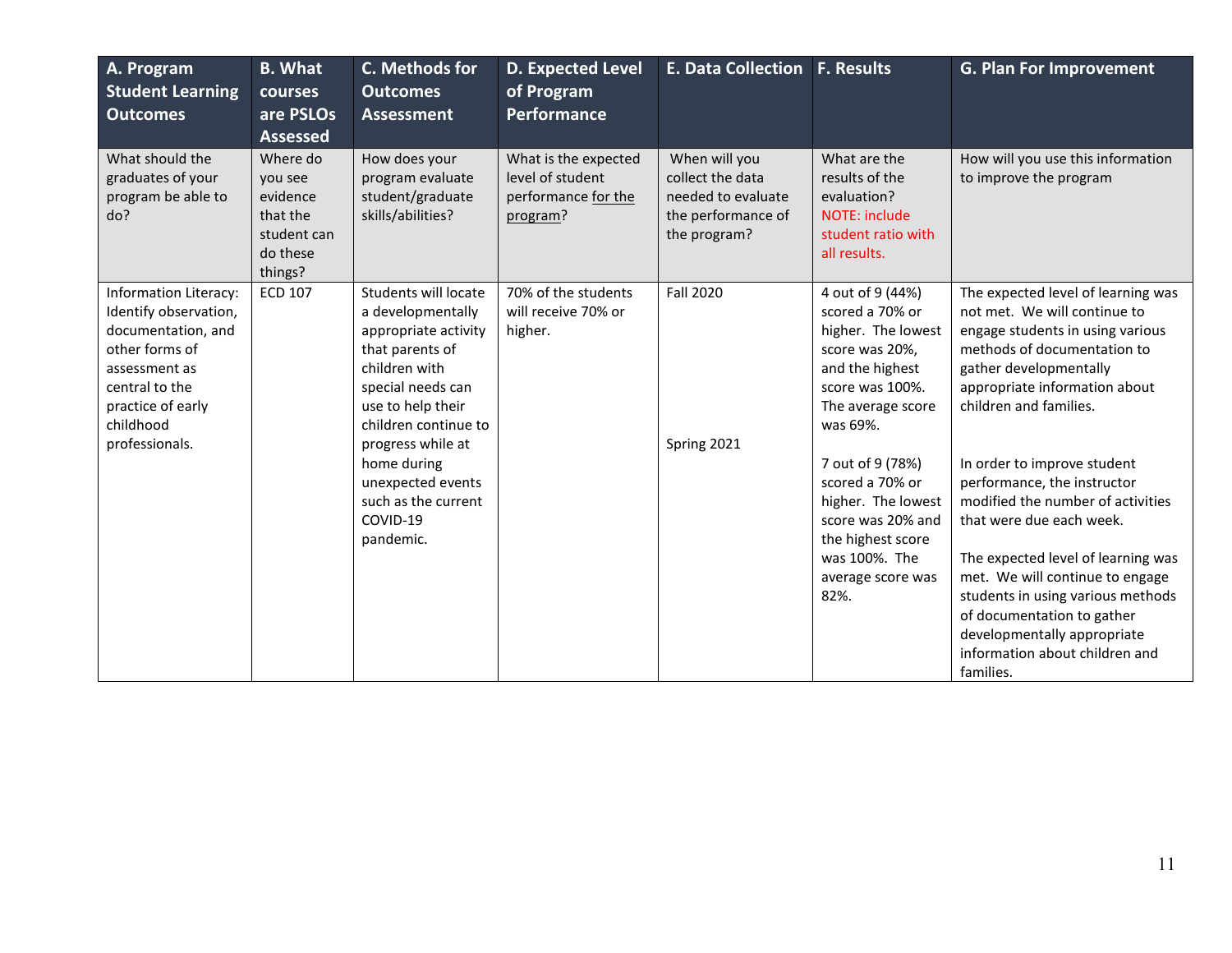### **CONTINUOUS STUDENT IMPROVEMENT**

#### **This Cycle's Results and Comparison to Last Cycle's and Recommended Actions:**

During the last cycle (2016-2018) the results of the evaluations for PSLO's were similar to the current cycle with students scoring 70% or higher. One significant difference in the current cycle was the evaluation for the ECD 135 assignment. The expected level of learning was not met. The majority of the students who did not score 70% or higher were enrolled in the Certificate of Applied Science with a major in Early Childhood Development. There is currently not a minimum mathematics admission test score required as a program entrance requirement. Changing the program entrance requirement would insure students have the mathematical skills needed to successfully complete this assessment.

Although students scored 70% or higher on evaluations in the last cycle, an issue was noted with writing proficiency. Since the last cycle, students have been required to submit assignments to the writing center for feedback and revisions before submitting for a grade. All student's research papers are automatically scanned by TurnItIn, which also allows students to review feedback, and make revisions as needed before submitting for a grade. Due to these changes, writing proficiency has improved since the last cycle.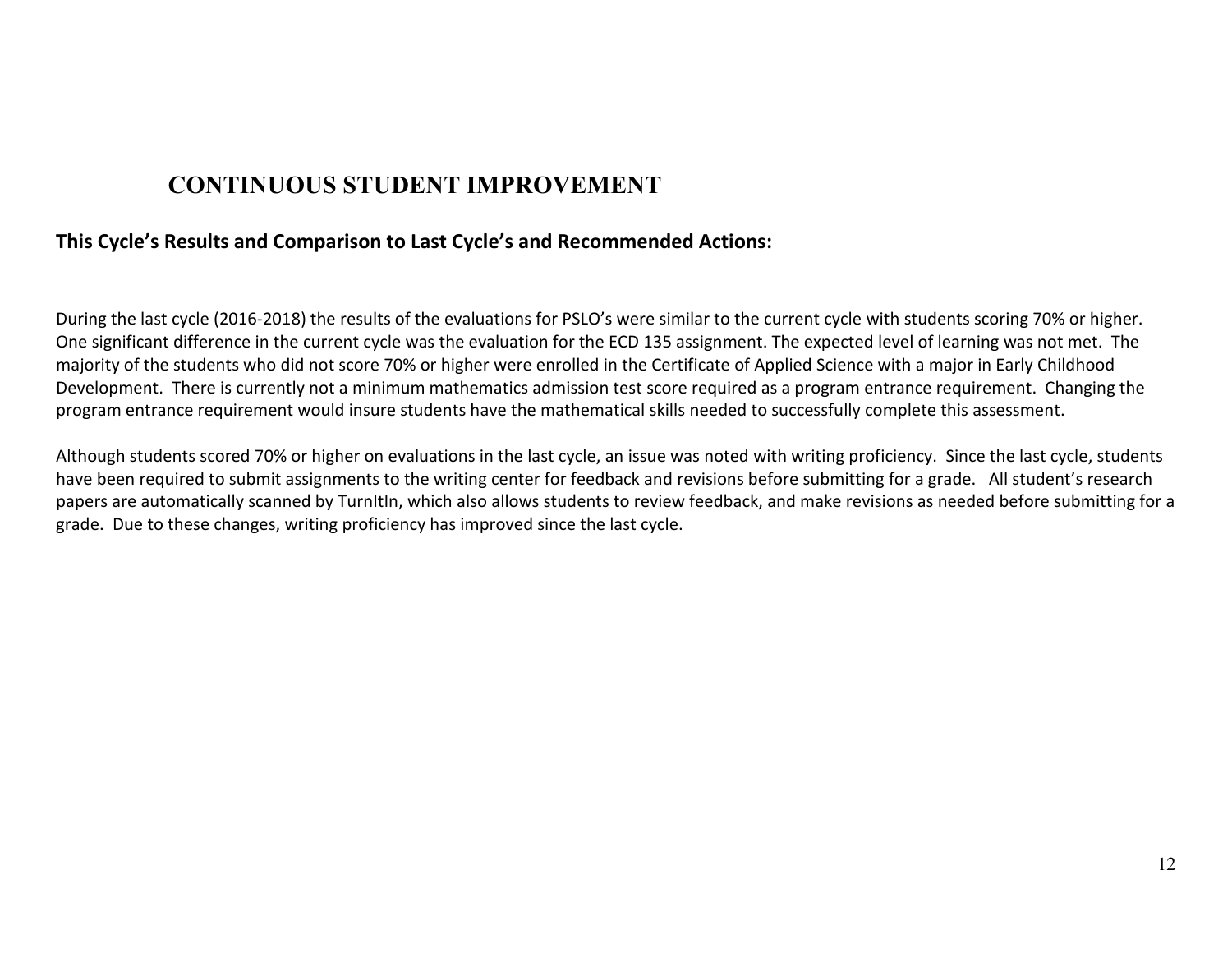### **PROGRAM VITAL STATISCS**

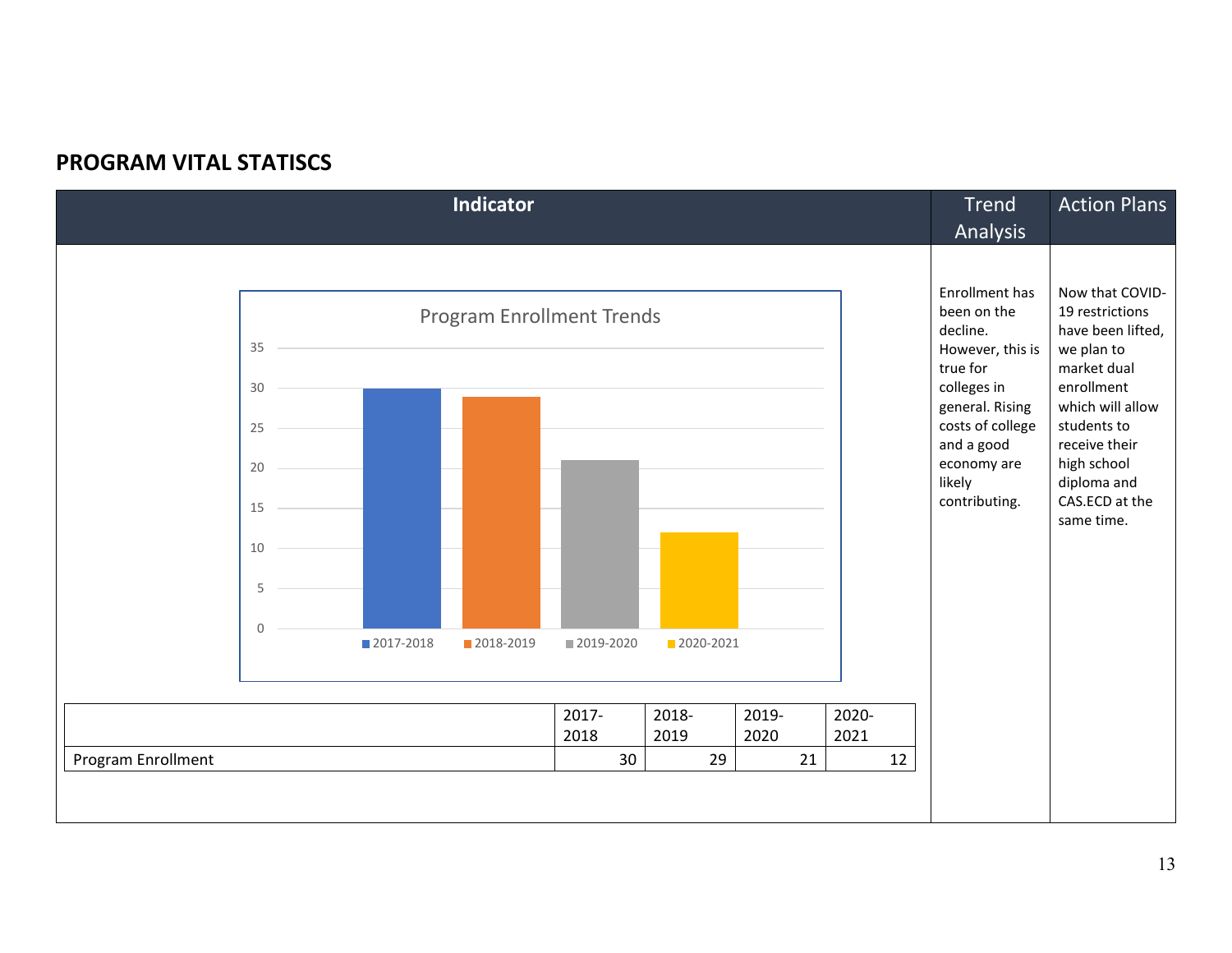|                                                                           |             | <b>Indicator</b>                                                                                                                                                                                                                                                                                                                                                                |               |               |               |               | <b>Trend</b>                                                                                                                                   | <b>Action Plans</b>                                                                                               |
|---------------------------------------------------------------------------|-------------|---------------------------------------------------------------------------------------------------------------------------------------------------------------------------------------------------------------------------------------------------------------------------------------------------------------------------------------------------------------------------------|---------------|---------------|---------------|---------------|------------------------------------------------------------------------------------------------------------------------------------------------|-------------------------------------------------------------------------------------------------------------------|
|                                                                           |             |                                                                                                                                                                                                                                                                                                                                                                                 |               |               |               |               | Analysis                                                                                                                                       |                                                                                                                   |
| 100%<br>90%<br>80%<br>70%<br>60%<br>50%<br>40%<br>30%<br>20%<br>10%<br>0% | ■ 2017-2018 | Fall to Spring Persistence<br>the control of the control of the control of the control of the control of the control of the control of the control of the control of the control of the control of the control of the control of the control of the control<br>the contract of the contract of the contract of the contract of the contract of the contract of the<br>2018-2019 | ■ 2019-2020   | 2020-2021     |               |               | There has been<br>a decline in<br>persistence. We<br>lose many<br>students in the<br>program due to<br>their current<br>life<br>circumstances. | We will continue<br>to encourage<br>students to<br>pursue their<br>education from<br>one semester to<br>the next. |
|                                                                           |             |                                                                                                                                                                                                                                                                                                                                                                                 |               |               |               |               |                                                                                                                                                |                                                                                                                   |
|                                                                           |             |                                                                                                                                                                                                                                                                                                                                                                                 | 2017-<br>2018 | 2018-<br>2019 | 2019-<br>2020 | 2020-<br>2021 |                                                                                                                                                |                                                                                                                   |
| Fall-to-Spring Persistence                                                |             |                                                                                                                                                                                                                                                                                                                                                                                 | 47%           | 38%           | 35%           | 20%           |                                                                                                                                                |                                                                                                                   |
|                                                                           |             |                                                                                                                                                                                                                                                                                                                                                                                 |               |               |               |               |                                                                                                                                                |                                                                                                                   |
|                                                                           |             |                                                                                                                                                                                                                                                                                                                                                                                 |               |               |               |               |                                                                                                                                                |                                                                                                                   |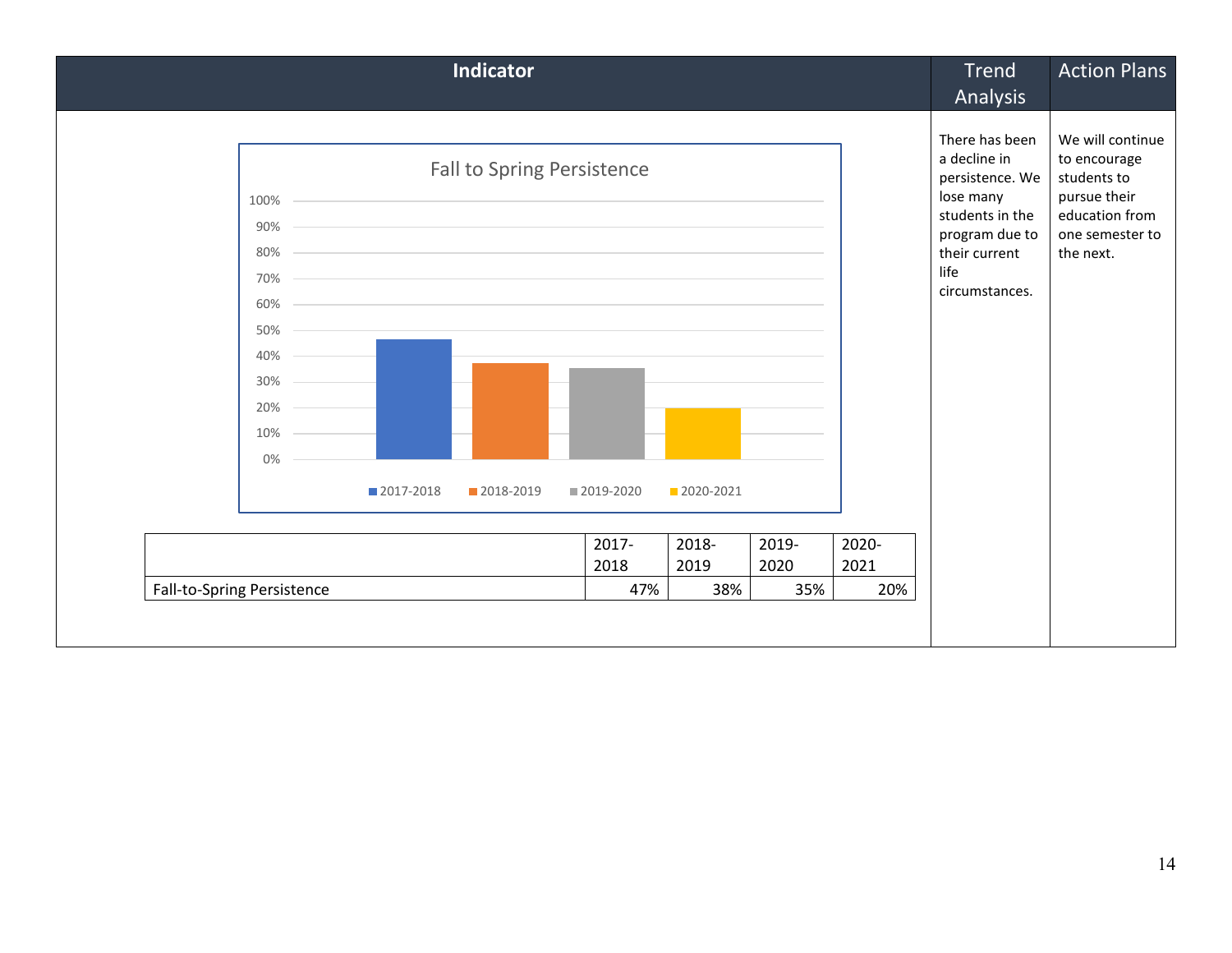